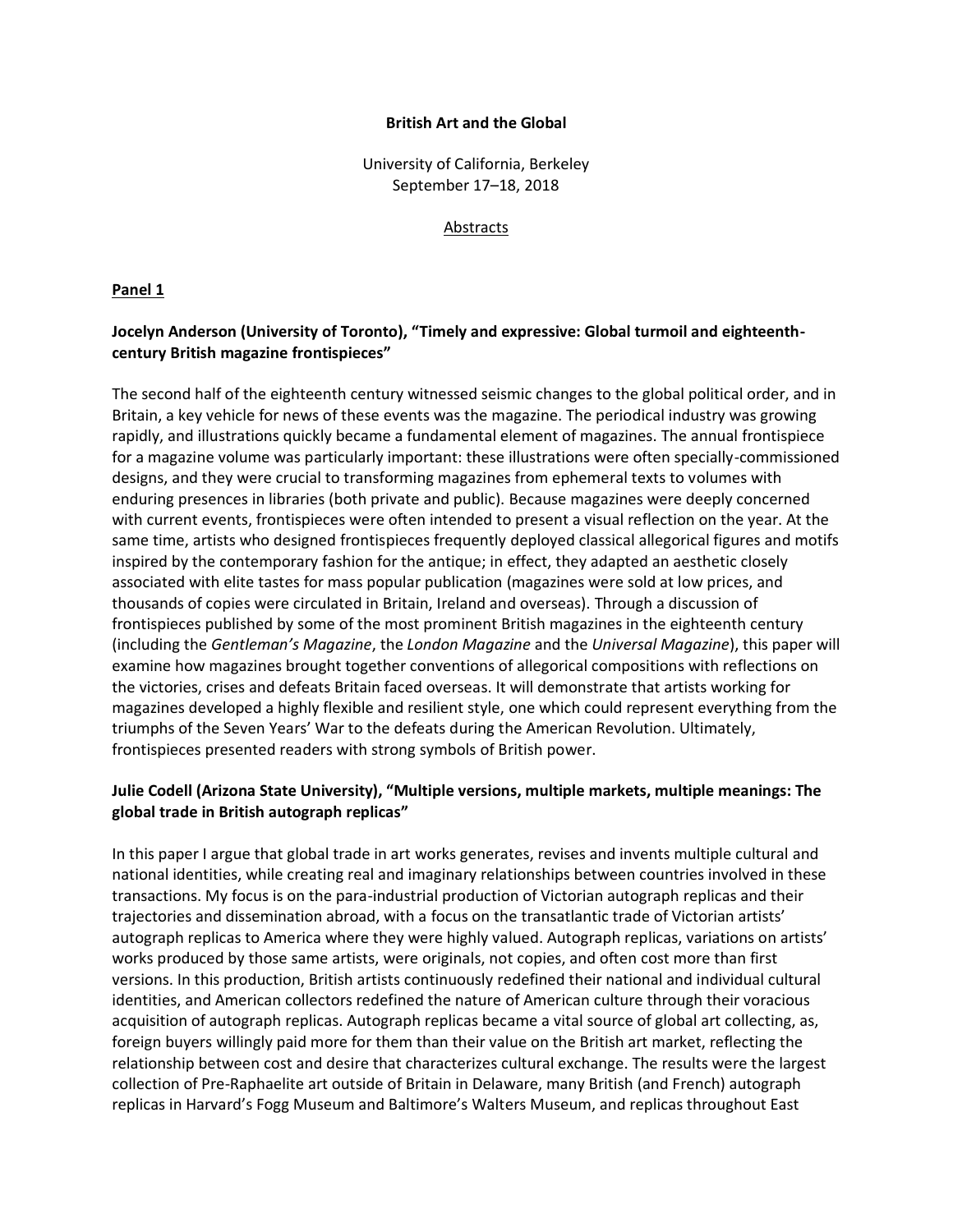Coast and Midwestern American museums. Shaping American desire for autograph replicas was the emerging art history at Harvard that defined history as linear influences of artists on one another. I examine case studies to explore global trajectories and multiple meanings and valuations attributed to replicas through the new lens of art history, as American collectors erased European notions of national schools and appropriated European art into a narrative about American culture.

# **Panel 2**

## **Eleonora Pistis (Columbia University), "How the temple of Bacchus at Baalbek travelled to Britain"**

At the dawn of the "global eighteenth century," Henry Maundrell (1665–1701), an Oxford academic and a clergymen, served as a chaplain to the Levant Company of England in Syria. His travel from Aleppo to Jerusalem in 1697 was published by the Oxford University Press in 1703, followed by a third edition in 1714. Among the major changes introduced in the new version of the book was the addition of prints illustrating the Temple of Bacchus at Baalbek, side by side with the temple-church of St. Paul in Covent Garden by Inigo Jones, the "Vitruvius of Britain." These enigmatic plates were the design of the renowned architect Nicholas Hawksmoor (1661–1732), who, as far as we know, never left the British Isles. This paper uses the history of this publication project as a case study in order to show how, from its very beginning, the shaping of British architectural identity went hand in hand with the expansion of the geographical horizons of architectural knowledge. By analyzing how the Temple of Bacchus became "portable" and "travelled" across different media, scales, and hands from Baalbek to Oxford, and later to London, I will draw broader conclusions about what happened when "absent" objects were replaced by fabricated images that were shaped by the needs, skills, and wishes of their users. I will also show how it was not only the knowledge of faraway architecture that shaped current discussions of architectural praxis, but also artistic practice that shaped the image, and the making of knowledge, of distant lands.

### **Douglas Fordham (University of Virginia), "Methodological approaches to the illustrated travel book"**

In 1956 J.R. Abbey published *Travel in Aquatint and Lithography, 1770–1860,* which catalogued 728 illustrated travel books that he had collected in the first half of the twentieth century. Now in the Yale Center for British Art, the Abbey collection of illustrated travel books points to a uniquely British conjunction of cultural forces. Travel books produced in these years reveal an expansion of global travel, a compulsion for "on the spot" sketching, an explosion of entrepreneurial book publishing, and the integration of empire into national consciousness. While impressive in its depth and quality, the Abbey collection has its own gaps, and the total surely rises into the thousands. Art historians have barely scratched the surface of this extraordinary visual archive. To be sure, these books have been mined for particular iconographic and thematic seams such as Indian temples, Orientalist ethnography, and African slavery. But what other questions might we ask of this material? Drawing upon the methods of critical bibliography, media studies, and art history, this talk examines methodological approaches that could open up new questions and new insights for our understanding of British art and globalism on the cusp of an "illustration revolution."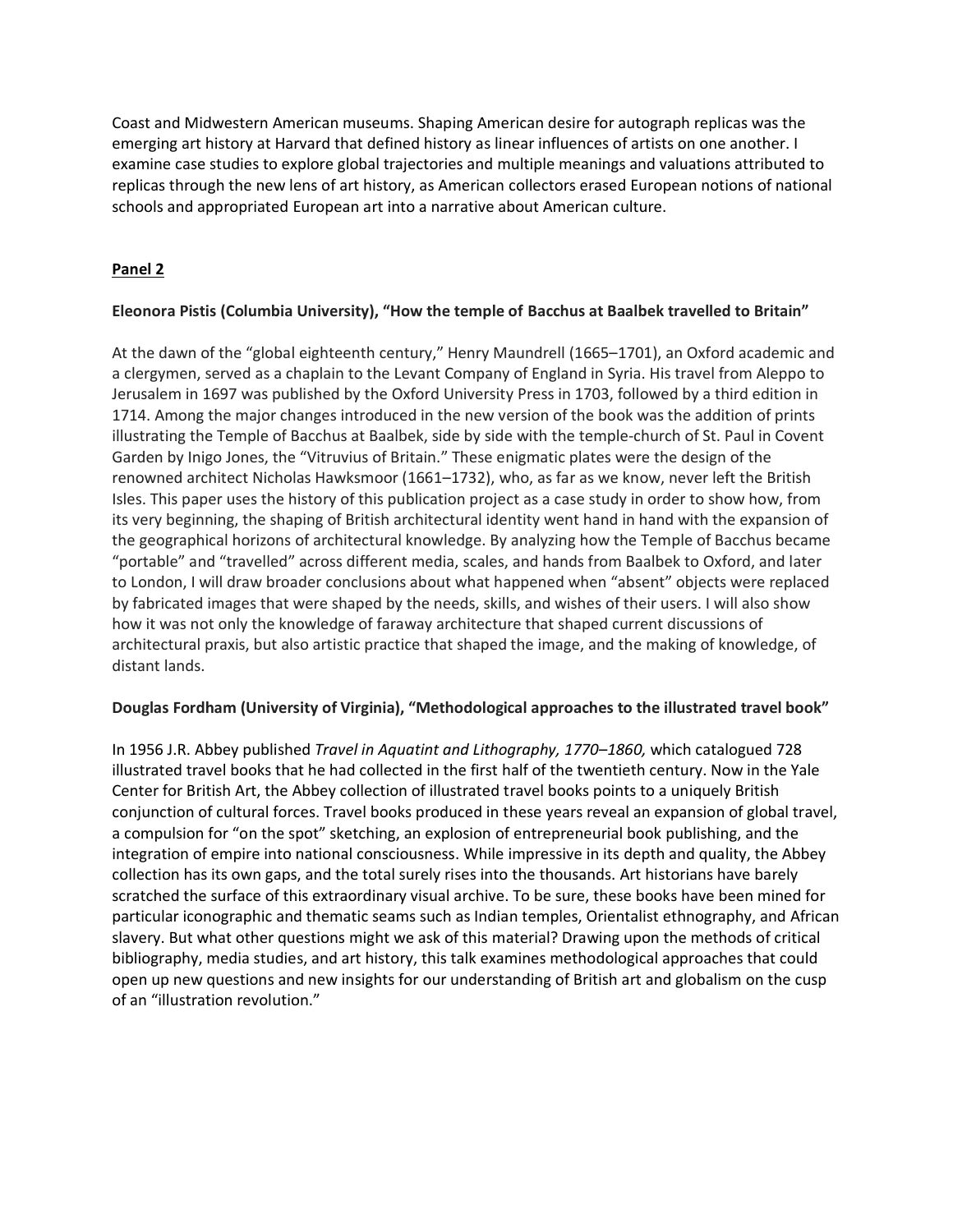### **Keynote 1**

### **Mary Roberts (University of Sydney), "Traversing the frontiers of empire"**

"About an hour this side of Albany is the Center of the world – I own it." Frederic Church to Erastus Dow Palmer, July 7 1869

Church's hyperbole is about the property he had purchased overlooking a spectacular bend in the Hudson river. The Persian home he built and the extensive grounds he reshaped on what was formerly Mahican land was the landscape painter's most absorbing work, a world he would spend the next three decades transforming. But Church's dramatic claim in the possessive underscores that this world was accrued as well as created. The American landscape painter was a global traveller and the collections he formed of costumes, photographs and objects were part of this practice of worlding on the Hudson. What kind of world is this? And how does this world inflect our understanding of British art in its global dimensions? Recent scholarship has encouraged us to think of the connectedness of nineteenth-century British and American art – the way paintings anticipated their transatlantic journeys (Jennifer Roberts), and the pitfalls of a national chauvinism that occludes the Britishness of Thomas Cole, father of American landscape painting (Tim Barringer). So too Church's world is transatlantically entangled. Even the property's name, Olana, is derived from Olane, the treasure-storehouse and fortress on the frontiers of Ancient Armenia, recorded in Strabo's world history, *Geographica,* and mediated for Church through the work of British philologists. But if Cole embodies the Britishness of American art, Olana, the Persian home of his student on the other side of the Hudson, demonstrates this translatlantic connection is but one vector in the multiple geographies of Church's world. This lecture will map the house's object worlds, its sightlines and its architectural translations of eastern ornament and, in so doing, explore the ways in which the centre of this world might be a productive frontier for British art.

### **Panel 3**

## **Nika Elder (American University), "A taste for flesh: John Singleton Copley and the racial politics of colonial portraiture"**

Though John Singleton Copley lived and worked well within the boundaries of the British Empire—both in the colonies and on the mainland—scholars have long considered him the first American artist. As such, his colonial portraits have been severed from imperial interests and yet understood as strictly obeisant to the British portrait tradition. Broaching Copley as a colonial artist, my project explores the ways in which the global economy and local culture informed the taste and demand for portraiture in the British Empire. This talk focuses on Copley's paintings of members of the Royall family and situates them within the slave economy of Massachusetts in order to reveal how and why painting participated, if unwittingly, in the Transatlantic Slave Trade. The Royalls were the largest slaveholders in colonial Massachusetts. But, as with Copley's other colonial work, his paintings of them contain no visible signs of slavery or depictions of the enslaved. Instead, the paintings prioritize the sitters' flesh and clothing. Through technical analysis of Copley's paintings, verbal descriptions of the enslaved, and the ways in which these bodies of work intersect and diverge on the subjects of skin and dress, I argue that Copley's Royall portraits render whiteness visible. Amid the persistent threat of slave rebellion, the Royalls fled to Medford from Antigua and, there, commissioned portraits that asserted the fertility and continuity of white family lines. By locating Copley's colonial portraits at the intersection of local and global concerns, this project reveals the unconscious ways in which art has fostered empire.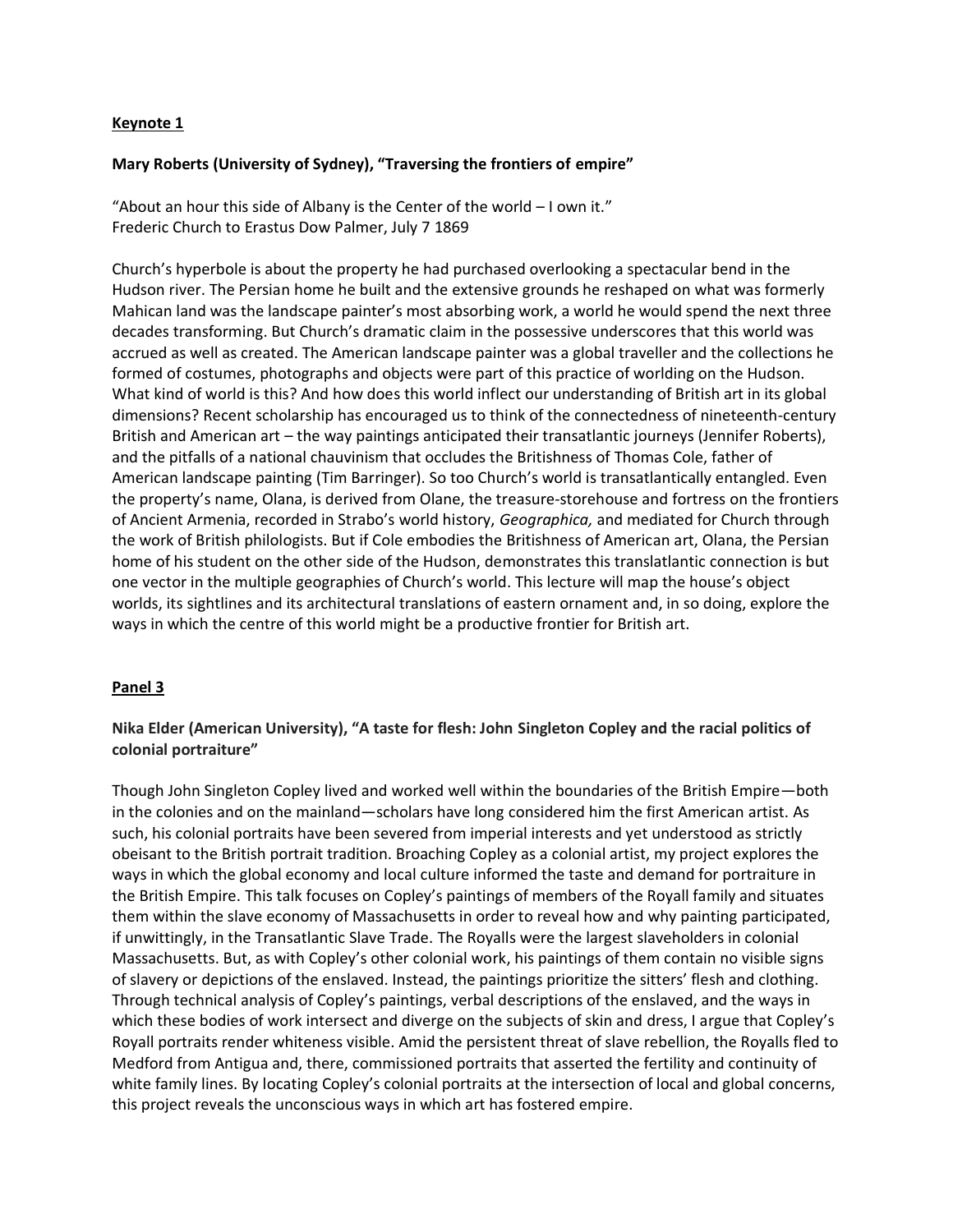## **Catherine Roach (Virginia Commonwealth University), "Hybrid exhibits: Race, empire, and genre at the British Institution in 1806"**

Public exhibitions in Britain have long been a site for the construction and contestation of national and imperial identities. Such was the case in 1806, when the British Institution, a philanthropic arts organization run by elite collectors, staged its inaugural exhibition of contemporary art. Unlike the other major venue for contemporary art in the period, the Royal Academy, the Institution accepted previously exhibited artworks. As a result, the show in 1806 included many objects that had been created years or even decades earlier. It became a retrospective of the past thirty years that made visible two intimately related developments: the rise of hybrid genres and the rise of art about empire. Prominently featured paintings included John Singleton Copley's *Death of the Earl of Chatham* (1781), Arthur William Devis's *Marquis Cornwallis Receiving the Hostage Princes of Mysore Before Seringapatam* (1796–1805), Thomas Lawrence's John Philip Kemble as Rolla in Richard Brinsley Sheridan's "Pizarro" (1800), and James Ward's *Liboya Serpent* (1804), which shows a man of African descent being attacked by a snake. As monumental works whose subjects fell outside the traditional definition of history painting, these exhibits raised questions about the hierarchy of genres. As images that directly or indirectly pictured the British imperial project through representations of South American, East Indian, African, and British protagonists, they raised questions about racial and social hierarchies. Close analysis of this exhibition installation reveals both the flexibility and the hard limits of ideas about membership in the British empire at the start of the nineteenth century.

### **Keynote 2**

### **Tim Barringer (Yale University), "Global landscape in the age of empire"**

This talk will examine the emergence of the panorama as a key form of imperial visual culture and will examine the implications of immersive viewing practices both for the representation of the territories of empire, but also in the promotion of imperial ideology among the viewing public.

### **Panel 4**

### **Sam Rose (University of St Andrews), "Post-Impressionism: British, Universal, Global"**

The "Manet and the Post-Impressionists" exhibition of 1910 is usually discussed for its role in popularising a particular kind of modern art in Britain, but in a broader sense it also had a primary role in the international codification of modern art *as post-impressionism*. One of Britain's most consequential contributions to the development of modernism was not a material production, but instead a textual theorisation and account of the past and potential future of modern art. This paper tries to move beyond standard notions of the consequences, local and global, of this account of modern art as postimpressionism. In the hands of Roger Fry the account drew on histories of world art and international art historiography to cast modern art as putatively universal – not just a new development, but a *rediscovery* of a natural form of artistic creation. Pitched as universal, the account also had the potential to empirically go global – to have a causal role in the development of multiple international modernisms following its spatial circulation across the globe. Yet as Fry's idea of post-impressionism was spread through (individual and object) travel, (textual) translation, and (largely colonial art) education,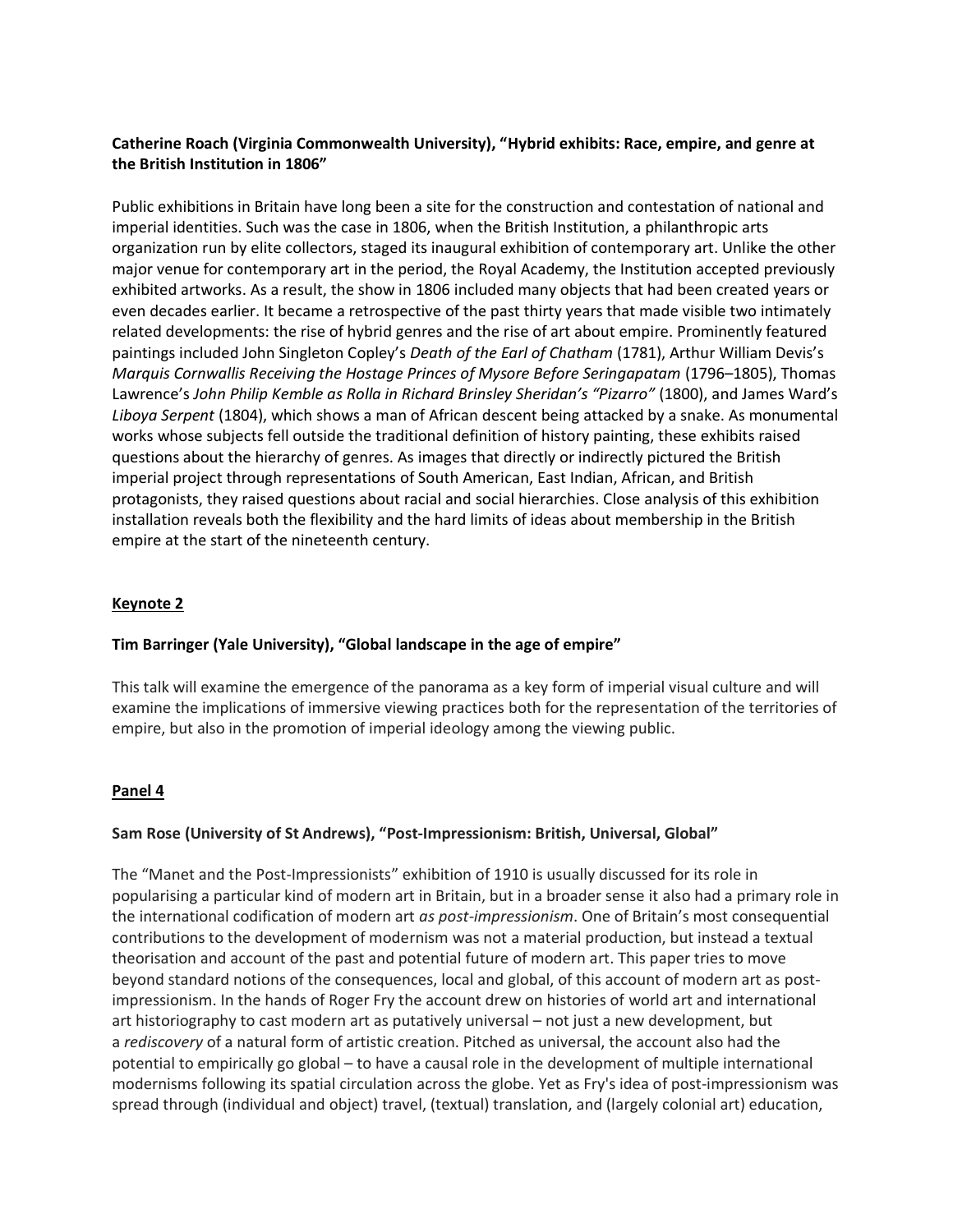the Britain-based "universality" of the account broke down as it was transformed and politicised in a variety of locally specific ways, a point explored with a particular focus on its transfer to and reworkings in China, Japan, Nigeria, and India.

## **Jiyi Ryu (University of York), "Imperial object lessons: Playing games and touring the British imperial world"**

The British Empire Exhibition at Wembley (1924/25) was the first example of intra empire exhibitions during the interwar period. The Exhibition encapsulated postwar anxieties as well as imperial pride and inspired interwar propaganda activities, involving the visual arts. Whilst the Exhibition itself materialised a miniature empire and facilitated virtual travel around it, imperial games expanded the physical experience of the miniaturised empire to homes; from the public to the domestic. Games and models, relatively marginalised in art history and visual culture studies, offer a new way of thinking imperial and visual modernity in a broader context of the multi-sensory. In this paper, I return these playthings to discussions of the visual and material culture of the British Empire. I explore how imperial games interacted with the spatiotemporal politics of Britain and its empire as well as with British romantic landscapes and exposition architecture. Building imperial models and playing imperial games functioned as a means of empire object lessons, combining the methodology of self-activity and the hands-on with ideas of imperial tourism and imaginative geography. For example, in games such as Flying Round the British Empire, children enjoyed virtual travel and acquired geographical knowledge. In addition, children constructed the British Empire by completing dissected puzzles and made 3D models of the Exhibition as souvenirs. The paper will thus address a neglected period of British imperial art history the 1920s; the later period of exhibition culture beyond the third quarter of the nineteenth century; and consider the experience of child protagonists, still a relatively underresearched genre of viewer within art history.

### **Panel 5**

# **Alexander R. Bigman (Institute of Fine Arts at New York University), "Reconfiguring the microcosmic view: Gilbert and George in postcolonial London"**

Between 1976 and 1981, Gilbert and George avidly photographed the people and human traces of Spitalfields, controversially depicting the East End neighborhood's growing South Asian immigrant population alongside the increasingly pronounced countervailing presence of the xenophobic, neofascist group National Front. The apparent equanimity with which Gilbert and George represented such charged subject matter in their multi-panel murals has drawn abundant censure as well as defense over the years, yet both responses have typically replicated the artists' own presentation of their work as symbolic expressions of private (if shared) states of mind. Complicating such entrenched readings, this paper will argue that Gilbert and George's representations of postcolonial migration and racial nationalism in working class London critically thematize an ideology that, far from being idiosyncratic, in fact runs back to the height of Britain's imperial power; namely, the conception of London as a microcosm, containing within it all the peoples, customs and conflicts of the world by virtue of its status as a global trading post through which humankind's commodities flow. That the artists were working with such a global and historically expanded optic is confirmed by their contemporaneous sculptures of Edwardian-era picture postcards. Key agents in the articulation of a popular British imperial identity, postcards and cigarette cards encyclopedically depicted the fruits of empire alongside their obverse spectacles of British military might—for mass visual consumption. Forty years before Brexit, Gilbert and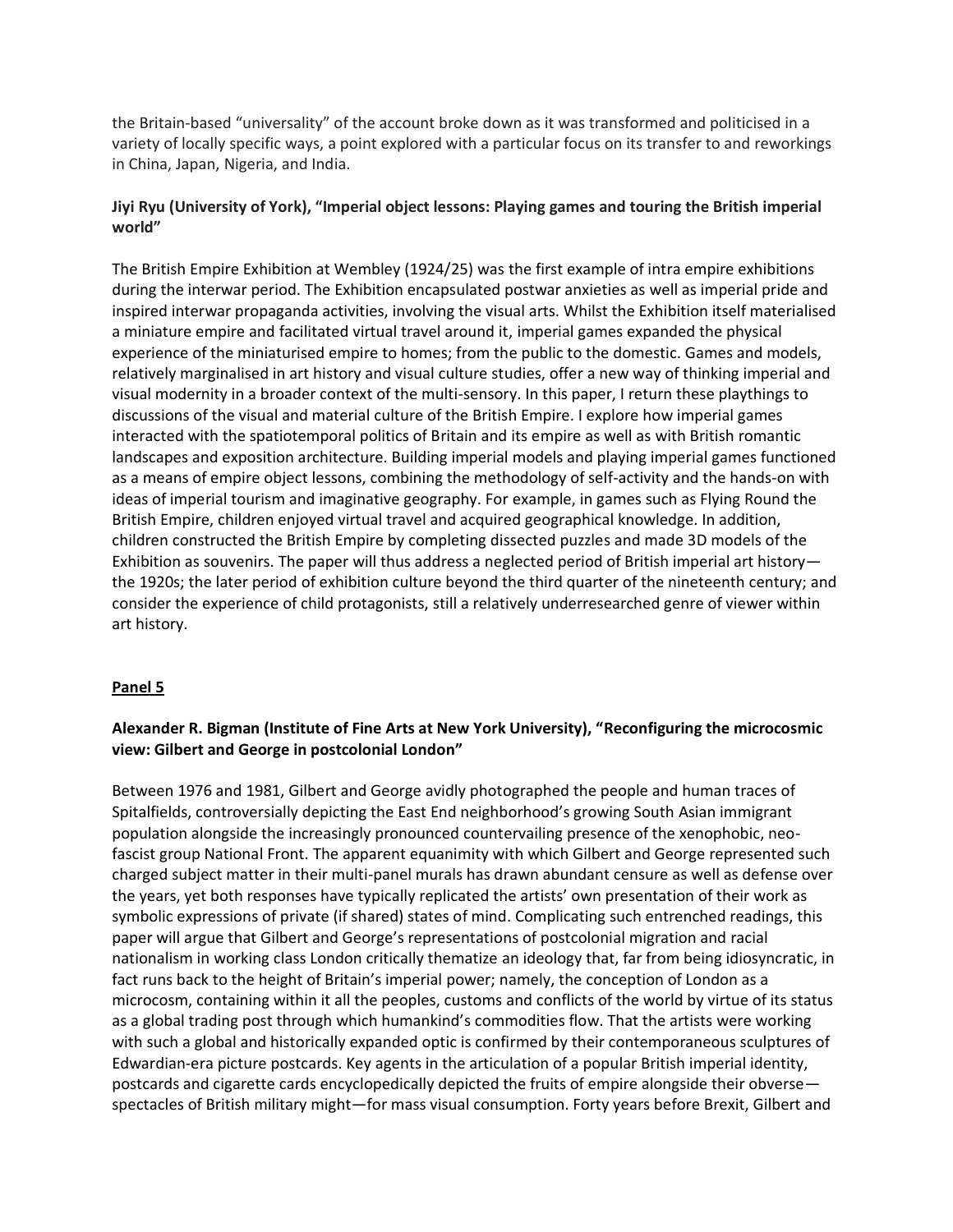George depicted a world in which ethnic identification and its aestheticized politicization had, with troubling irony, emerged as analogous objects of consumption, again reconfiguring Great Britain's image of itself and its relation to a wider world.

## **Jackson Davidow (MIT), "A diasporic virus: AIDS and the British Black Arts Movement"**

Focusing on the innovative queer art and criticism to emerge from the so-called "Black Arts Movement" in Britain, this paper highlights the AIDS pandemic as one crucial force that pushed cultural practitioners to make work and, in so doing, to join in a transnational social movement. Through contextualization and critical analysis of selected texts and artworks by Isaac Julien, Kobena Mercer, Pratibha Parmar, Rotimi Fani-Kayode, Sunil Gupta, Paul Gilroy, Stuart Hall, and Simon Watney, I contend that HIV/AIDS imprinted new meanings onto visual articulations of queerness and the black diaspora. It sharpened modes of identification, expression, and mobilization that were nascent in London in the early 1980s. Diaspora, queerness, and virus materialized as key intertwined theoretical terms that had both spatial and political undercurrents, concepts that also complicated notions of purity, origins, and essence. Collectively, the terms applied pressure to constructs of nation, nationality, and nationalism, exposing a global field of inquiry and longing. As cultural practitioners parsed these confluences of identity and experiences in the face of a pandemic, their work reflected the heightened stakes of survival, of the very possibility of imagining a future. In this way, the project of visually representing the history of the queer black Atlantic in global terms became inseparable from historicizing their contemporary local milieu. Besides providing a much-needed history of queer black art in 1980s London in relation to the AIDS pandemic, my paper suggests that these important historical debates continue to influence our visions of a global history of British art.

# **Keynote 3**

# **Dorothy Price (University of Bristol), "***Dreaming has a Share in History***: Thinking around Black British art"**

This lecture will reflect on recent developments in Black British Art with a focus on the work of Lubaina Himid and other artists of her generation. Over the course of a career spanning several decades, Himid has produced an extraordinary body of work in a variety of media in which the primacy of painting has remained to the fore. The use of colour, installation and collage in a re-address to history, to art history, to monuments, to time, to memory and to visibility, amongst other themes, are central to Himid's practices as an artist; a practice in which she wrests painting from its traditional function as an instrument for white western canon formation and re-deploys it in a dialogical relation to its origins. Such a Benjaminian concept of history – as a constellation between past, present and future in which reinterrogating the past in the present might produce the conditions for change in the future – is one of the enduring qualities of her artistic practice and will be explored further in this lecture as part of a wider reflection on the remapping of the boundaries of British art.

### **Panel 6**

**Margaret Schmitz (Milwaukee Institute of Art and Design), "Wyndham Lewis and Charles Sheeler: Cities in the 'Vortex' and the 'Vacuum'"**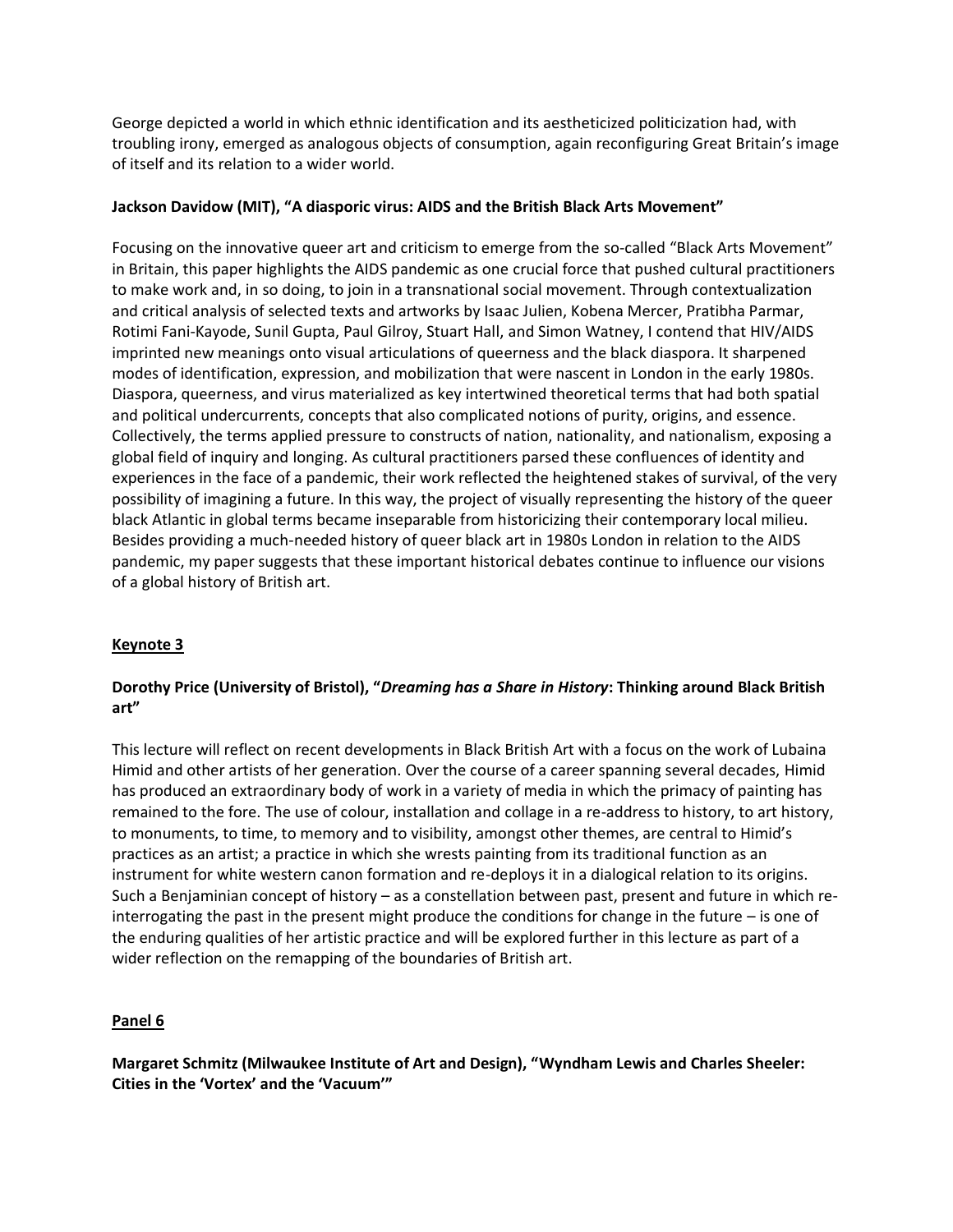In this paper, I explore the similarities between Wyndham Lewis's Vorticist art and Charles Sheeler's early Precisionist paintings of New York. Lewis's Vorticist paintings and little-studied sketchbooks often depict abstract skyscrapers and architectural forms inspired by New York, highlighting that the American metropolis was a unique and adaptable point of reference for the metaphoric space, the 'vortex', that Lewis sought to construct in his art during this period. His creative manipulation of modern American architecture provides valuable insight into the dualistic relationship in his work between abstraction and reality. Related to this inquiry is Sheeler's own manipulation of the cityscape. I argue that Sheeler's struggle to capture and distil modern time creates, what he described as, a 'vacuum', and that this new space is not unlike Lewis's vortex. In his paintings, Sheeler's Manhattan becomes an ambiguous place as it draws further away from its local identity and his source photographs' signifying function, causing his paintings to come closer to Lewis's abstractions of the modern present. It would have been difficult for Sheeler to have avoided encounters with Vorticist theories and artworks, which were being disseminated through little magazines and the Vorticists' 1917 Penguin Club show in New York. Therefore, I explore the possibility that Vorticism was a catalyst to some degree in shaping Sheeler's initial artistic responses to the city. I will disclose the opportunities Sheeler had to confront Vorticism and highlight the visual and theoretical affinities between his work and Lewis's, as well as their areas of divergence.

#### **Richard Johns (University of York), "Riley in Cairo"**

In the early 1980s, Bridget Riley produced a series of vertical stripe paintings distinguished by the use of the same five colours. Though visibly related to the hard-edged black and white works that had propelled Riley to fame in the 1960s, as well as to more recent experiments with colour, these new works represented a change in the artist's methods by combining an intuitive arrangement of colour with a simpler, strictly defined compositional framework (the stripe). This new direction was soon attributed to the landscape of the Nile Valley, and especially to the painted tombs that Riley had encountered during a visit to Egypt in the winter of 1979–80—filtered through memory and the formal conventions of modernism. While the works are determinedly abstract, their imaginative origins are registered in many of the titles: *Ka* (1980), *Ra* (1981), *Luxor* (1982), *Winter Palace* (1981). The so-called "Egyptian palette" has been invoked ever since to explain Riley's output from this period. This paper reconsiders Riley's touristic experience of Egypt and her exacting studio practice within a longer history of encounter and exchange between Britain and the Arab world. First, it situates the stripe paintings alongside the chromatic abstractions of nineteenth-century orientalist painters, including William Holman Hunt and Edward Lear. Second, it locates the display and reception of the stripe paintings within a more recent history of conflict and cooperation following the Tripartite Aggression (Suez Crisis) of 1956 and the end of decades of British occupation. Doing so places Riley's work at a crossroads between colonial and postcolonial ways of seeing.

#### **Panel 7**

## **Sayantan Mukhopadhyay (University of California, Los Angeles), "Fighting while dreaming: Rasheed Araeen's radical utopianism"**

Rasheed Araeen was born in a newly independent Pakistan and moved to London in the early 1960s, where he has lived since. His apotheosis as an artist is concomitant with his rise as a prominent activist, whose work as a writer, curator, and editor has always run parallel to his practice in the visual field. It has been a longstanding commitment, in his position as a person of color speaking from the very center